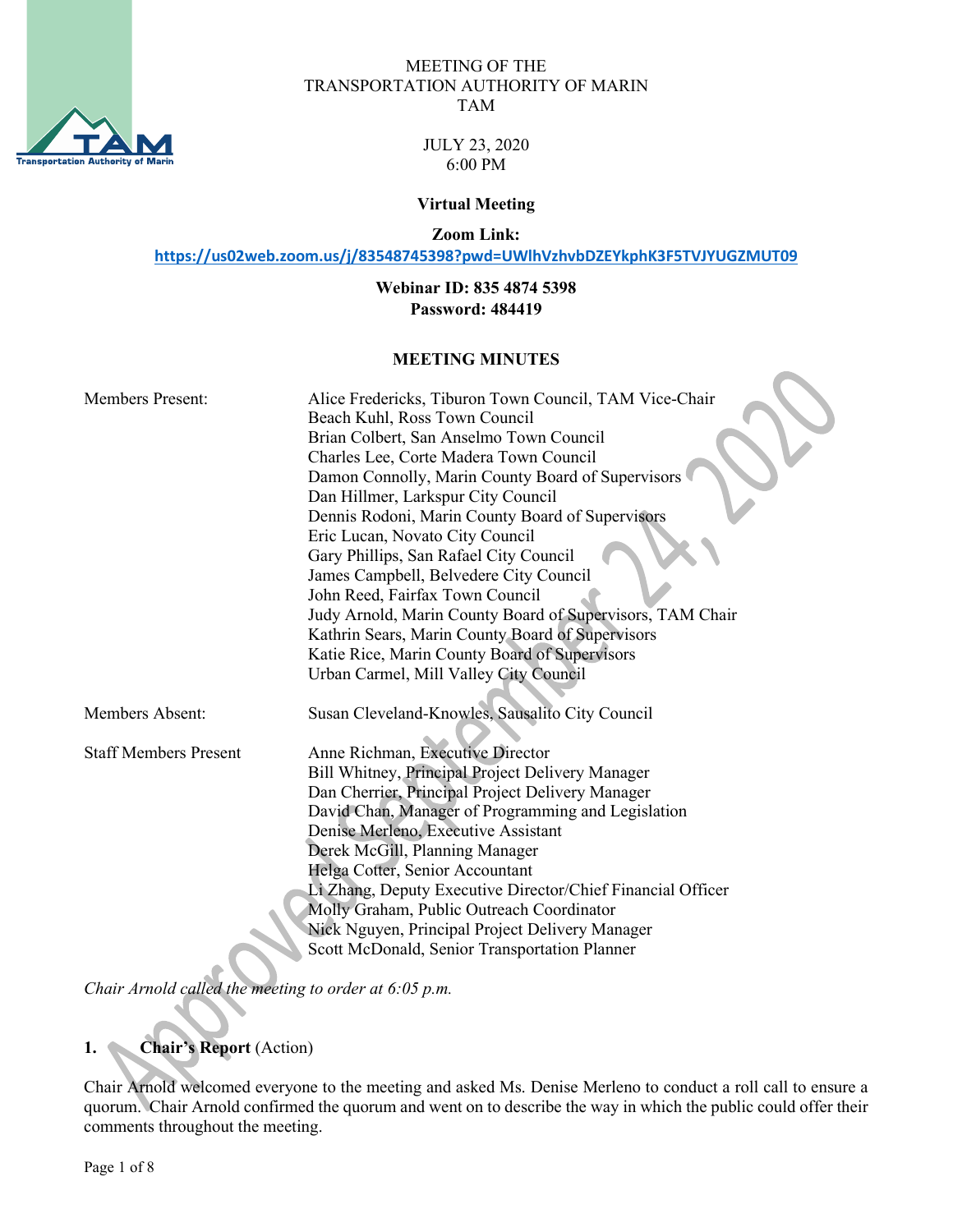TRANSPORTATION AUTHORITY OF MARIN July 23, 2020

### **2. Commissioner Matters Not on the Agenda** (Discussion)

*Commissioners Hillmer and Reed joined the meeting at 6:08 p.m.* 

### **3. Executive Director's Report** (Discussion)

Executive Director (ED) Anne Richman reported on staff's continued practice of working remotely, two recent meetings of the Marin 101-580 Direct Connector Project Stakeholder Working Group, and her participation, as a panelist, in the first of a series of webinars sponsored by CoMotion LIVE on July 15, 2020. She noted that the Caltrans Report will become part of her monthly Executive Director's Report (EDR) rather than a stand-alone agenda item. The ED commented, as well, on the following: a number of projects and programs that are in their public comment phase; that the Sonoma County Transportation Authority (SCTA) will ask the voters to extend, by 20 years, its ¼-cent transportation sales tax this November; the creation of a Blue Ribbon Transit Recovery Task Force by the Metropolitan Transportation Commission (MTC); and that the California Transportation Foundation (CTF) named MTC Chair Scott Hagerty as its Person of the Year. She finalized her report by noting that August meetings for the TAM Executive Committees and Board of Commissioners have been cancelled and meetings will resume in September.

Chair Arnold asked if any members of the public wished to speak or had sent in an e-comment, and hearing that none had been received, she closed this item to public comment.

### **4. Commissioner Reports** (Discussion)

*Commissioner Rice joined the meeting at 6:13 p.m.*

a. MTC Report – Commissioner Connolly

Commissioner Connolly reported that a number of transit workers attended a recent meeting of the MTC Commission to emphasize the need for safety during the current health crisis. Regarding Plan Bay Area (PBA) 2050, he noted that the Commission voted on recommendations for specific regional discretionary funding levels for the transportation element of the Plan. He added that input on the Plan is being sought from the public through August 10. He finalized his report by reviewing three housing bills that MTC discussed including his dissent on the votes taken for Senate Bill (SB) 902 (Weiner) and SB 995 (Atkins), and his support for AB (Assembly Bill) 3040 (Chiu).

b. Marin Transit Report – Commissioner Rodoni

Commissioner Rodoni reported that the District introduced a new fare policy on July 1, 2020, which included a decrease in the cost of adult passes as well as one for seniors, disabled and low-income riders. He noted that MTC is considering adding Marin Transit to its Clipper Start program which provides discounts to low-income adults who ride on the transit agencies included in that program. This would allow for a further reduction in fares for lowincome riders.

SMART Report – Commissioner Lucan

Commissioner Lucan reported that SMART approved a budget for the upcoming year which included significant cuts and he added that the agency had a number of public engagement sessions and that the input heavily guided the budget approval process. He finalized his report by stating that SMART is moving forward on its quest to renew its sales tax and is conducting extensive virtual listening sessions with communities in Sonoma and Marin.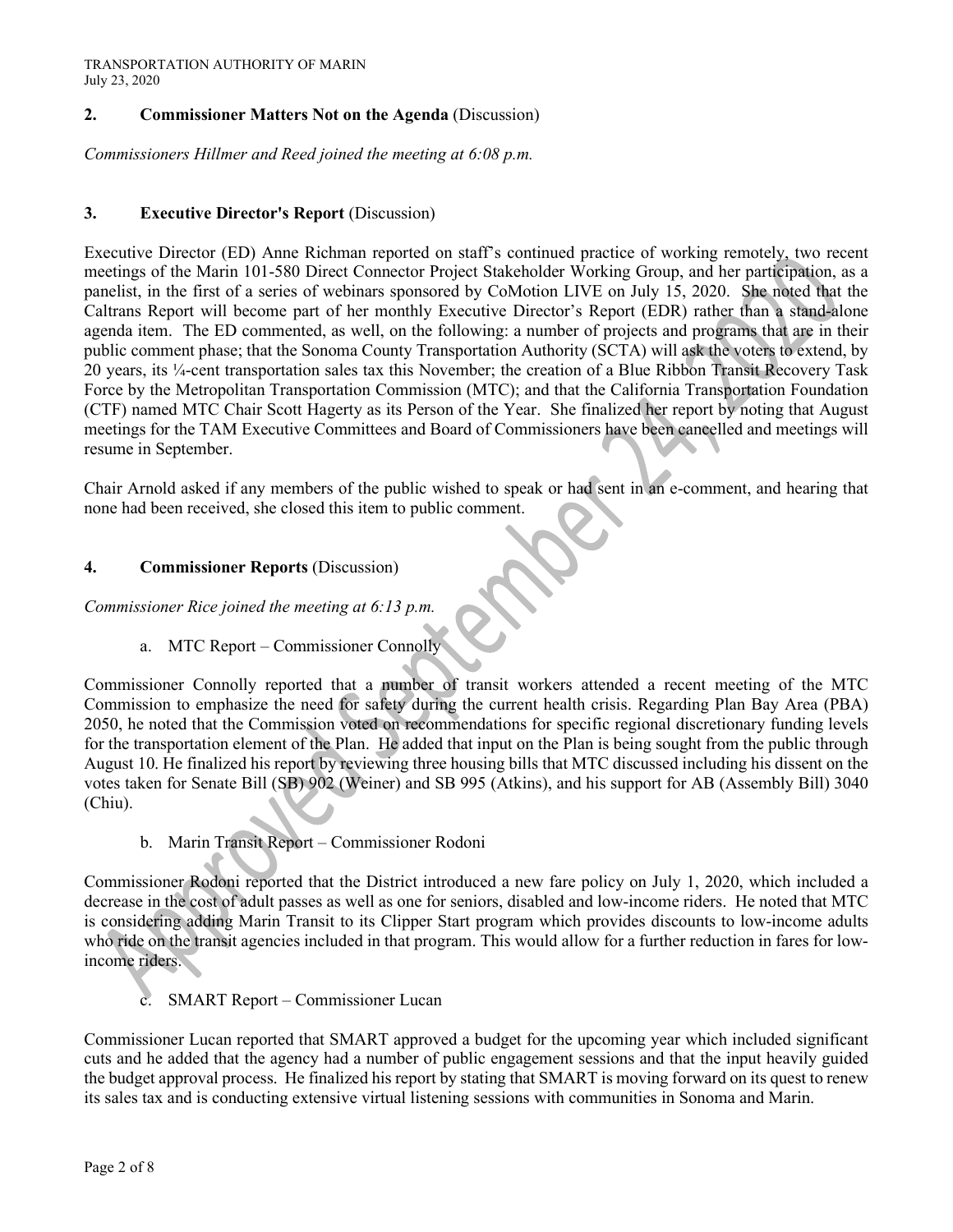# **5. Open Time for Public Expression**

Chair Arnold asked if any members of the public wished to speak or had sent in an e-comment, and hearing none, she moved on to the next item.

# **6. CONSENT CALENDAR** (Action)

- a. Approve TAM Board Meeting Minutes June 25, 2020 <del>July 23, 2020</del>
- b. Amend the Administrative Code and the Accompanying Resolution for the Conflict of Interest Section on Designated Positions Requiring Compliance with State Disclosure Requirements
- c. Highway 101 Interchange and Approaching Roadway Study Concur with Program Goals and Objectives and Approve Adding an Additional Interchange to the Project List
- d. Review and Accept the July 2020 Project Status Report
- e. Approval of Extension of Interagency Agreement with Kentfield School District for Crossing Guard Services

Chair Arnold asked if any member of the public wished to speak or if staff had received any public comment by email, and hearing none, she closed this item to public comment.

Commissioner Campbell moved to approve the Consent Calendar and was seconded by Commissioner Phillips. A roll call vote was conducted and the motion passed unanimously.

# **7. Adopt Position on State Legislative Bill SB 288** (Action)

ED Richman introduced this item and noted that a number of comments received from the public had been distributed to the Board prior to tonight's meeting. David Chan, Manager of Programming & Legislation, provided a list of names and advocacy groups who submitted those letters and then introduced Gus Khouri, TAM's Legislative Consultant, who provided an update on legislative activities in Sacramento before presenting this item which recommended that the TAM Board adopts a position of support on SB 288 (Wiener).

Mr. Khouri stated that SB 288 provides for CEQA (California Environmental Quality Act) streamlining to deliver non-capacity inducing projects for bus rapid transit, road maintenance and repair, electrification of the highway system via charging stations, and bus-on-shoulder projects. He added that streamlining thresholds would be based on the type and scope of the project.

Commissioner Connolly noted that the MTC Commission heard a presentation of this item and voted 16-0 to support it.

Commissioner Fredericks commented that the bill does not state, clearly, what type of projects and programs are exempted from CEQA and what type of projects and programs are exempted from its exemptions from CEQA. In particular, she expressed need for clarity on environmentally sensitive projects. She stated that while she supports what the bill purports to accomplish, she does not have a full-enough understanding to support the bill itself.

Commissioner Rice asked for an example of how Marin and its upcoming projects would be affected should SB 288 be adopted.

Mr. Khouri stated that given the sentiment in Sacramento to encourage mode shift, he could not see this piece of legislation passing if it enabled a negative impact on environmentally sensitive areas.

ED Richman stated that Marin's larger projects, such as the State Route (SR) 37 project, would require full scrutiny under CEQA and possibly NEPA (National Environmental Policy Act) as well. She thought that projects that would fall under this proposed streamlining effort would be likely a bus-on-shoulder project, or a bike path project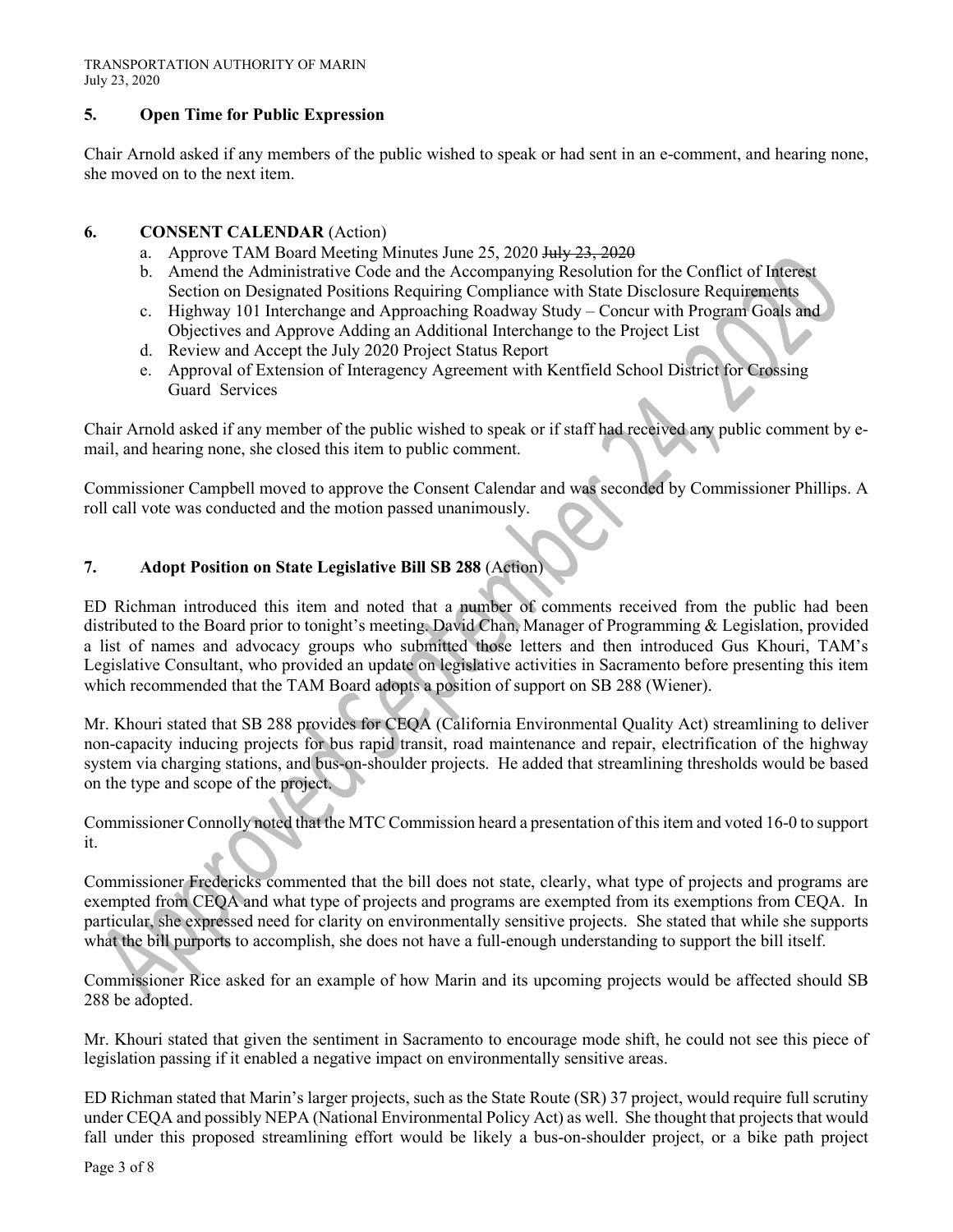#### TRANSPORTATION AUTHORITY OF MARIN July 23, 2020

depending on the size and scale. She added that this bill does not preclude a project sponsor from doing more environmental clearance than what is required.

Commissioner Rodoni asked Mr. Chan if he could summarize the negative comments amongst the letters received from the public and he noted his concern that loosening the restrictions under CEQA could eventually lead to stripping its directive. He added that he is considering voting against or, at the least, abstaining from voting on the staff recommendation.

Mr. Chan replied that the overall theme of the comment letters was that this bill would degrade what CEQA intends to accomplish and would not protect the natural resources.

Commissioner Carmel noted that this bill relates to greenhouse gas emission (GHG) reducing projects and as such are positive for the environment.

Commissioner Lucan agreed with Commissioner Carmel's comments and noted that the projects that would benefit from the passage of this bill are those that promote mode shift and, as such, he will vote in support of the staff recommendation.

Commissioner Reed agreed with previous commissioner comments and stated that the projects that would benefit from this bill will help stem sea-level rise.

Chair Arnold asked if there was any public comment.

Kate Powers, representing the Marin Conservation League (MCL), thanked the Board for considering her group's concerns. She stated that MCL thinks that the small projects have a streamlining opportunity, already, through CEQA's Common Sense Exemption. MCL believes that the bill has been rushed and ask that the TAM Board refrain from taking a position on it as it is currently written.

Bjorn Griepenburg, representing the Marin County Bicycle Coalition (MCBC), reiterated his group's support as outlined in the comment letter submitted earlier. He stated that MCBC understands the concerns registered by the conservation groups, and he provided information based on a conversation he had with one of the bill's sponsors to get clarification and to ease those environmental concerns.

Cindy Winter, a member of MCBC, supported comments provided by Mr. Griepenburg.

Jean Severinghaus stated that this bill would require input from the public early on in a project's process which she thought was a good way to ensure that a project moves in the direction the public desires.

Chair Arnold, seeing no others wishing to speak, closed this item to public comment.

Commissioner Fredericks commented that, given some of the concerns heard over the bill's language, she suggested that the Board consider taking a "watch" position as an alternative to one of "support."

Commissioner Fredericks moved to adopt a "watch" position on Senate Bill 288 (Weiner) which was seconded by Commissioner Rodoni. A roll call vote was conducted and the motion failed to pass. (4 Ayes, 11 Noes, 1 Absent.)

Commissioner Lucan moved to adopt a position of support on Senate Bill 288 (Wiener) and was seconded by Commissioner Campbell. A roll call vote was conducted and the motion passed. (13 Ayes, 1 Nay, 1 Abstention, 1 Absent.)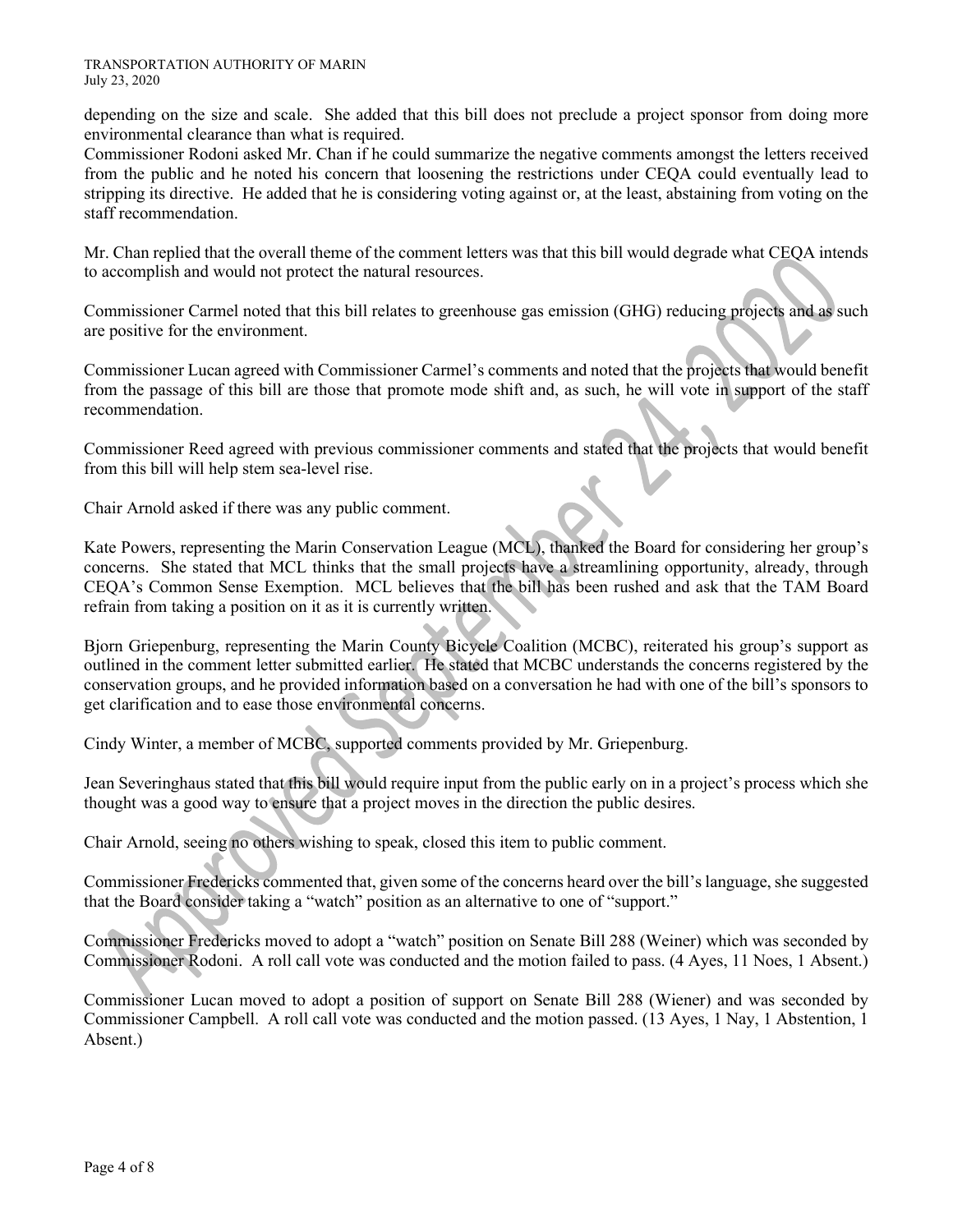### **8. Marin Transit**

### **a. Marin Transit's Annual Presentation** (Discussion)

ED Richman introduced Nancy Whelan, General Manager of Marin Transit (MT), who provided the agency's annual report highlighting its achievements over the past year, necessary changes made in its operations due to the COVID-19 pandemic, planning for revenue uncertainty, budget revenue sources for FY2020/21, and various factors that the agency is monitoring that may affect its operations or require a quick response. Ms. Whelan reviewed ridership trends since the pandemic started, the adaptation of paratransit vehicles to provide meal and grocery delivery, required physical distancing on busses which reduces ridership capacity by up to 75 percent, and efforts taken to eliminate "pass-ups" (wherein riders are being passed up by a bus) due to the new reduced capacity levels.

Ms. Whelan moved on to discuss the allocation requests including \$14,966,785 in Measure A/AA funding for local and basic service as well as community shuttles, school transportation, rural transit, seniors/special needs services, and for funding capital projects. She finalized her report by summarizing her agency's allocation request of \$1,075,000 in Measure B funding for mobility management program staffing and to support paratransit programs and other programs to provide mobility to seniors and people with low income.

Commissioner Phillips asked Ms. Whelan if the "pass-up" rate will increase over time, given the slow but steady increase in bus ridership coupled with the continued mandate for reduced seating capacity.

Ms. Whelan stated that it is a challenge within the industry but that MT is monitoring the required social distancing requirement, particularly as Marin comes off the State's watch list, and will seek authorization to reduce the amount of distancing required from six feet to three feet which would increase the number of riders on each bus.

Commissioner Reed asked if increased ventilation and the addition of plexiglass in busses would allow for an increase in passenger capacity while the 6-foot distancing requirement is still in effect.

Ms. Whelan replied that increased air circulation is being considered and that bus windows and hatches are opened where possible. She added that MT is studying how much fresh air is being circulated through the HVAC (heating, ventilation and air conditioning) system and what might be done to increase that volume. Regarding barriers, she stated that they are being installed to surround the driver and that the feasibility of installing barriers around passenger seats is being investigated as well.

Commissioner Lee, speaking on the 75 percent reduction in seat capacity in the larger busses, wondered if the seat capacity and operational costs of the smaller busses might be more efficient than the larger ones in MT's fleet. He went on to suggest that renting smaller busses, citing Bauer's as an example, might make sense given the limited capacity issue is a temporary one.

Ms. Whelan replied that it is more cost effective to have a higher driver to passenger ratio since labor is the biggest cost driver and fuel costs are secondary when considering the bus size to use. She added that renting vehicles has not been a consideration because her agency lacks both the drivers and the funding to do that.

Chair Arnold asked if there was any public comment and seeing none had been received, she closed this item to public comment.

### **b. Allocate FY 20/21 Transportation Sales Tax Funds (Measure AA and Measure A) to Marin Transit** (Action)

Mr. Chan presented this item which recommended that the TAM Board Allocate \$13,791,730 in Measure AA funds, \$244,535 in Measure A funds, and \$930,520 in Measure A Reserve funds to Marin Transit from Category 4 and Strategy 1 of the respective Strategic Plans for FY 20/21 for a total of \$14,966,785.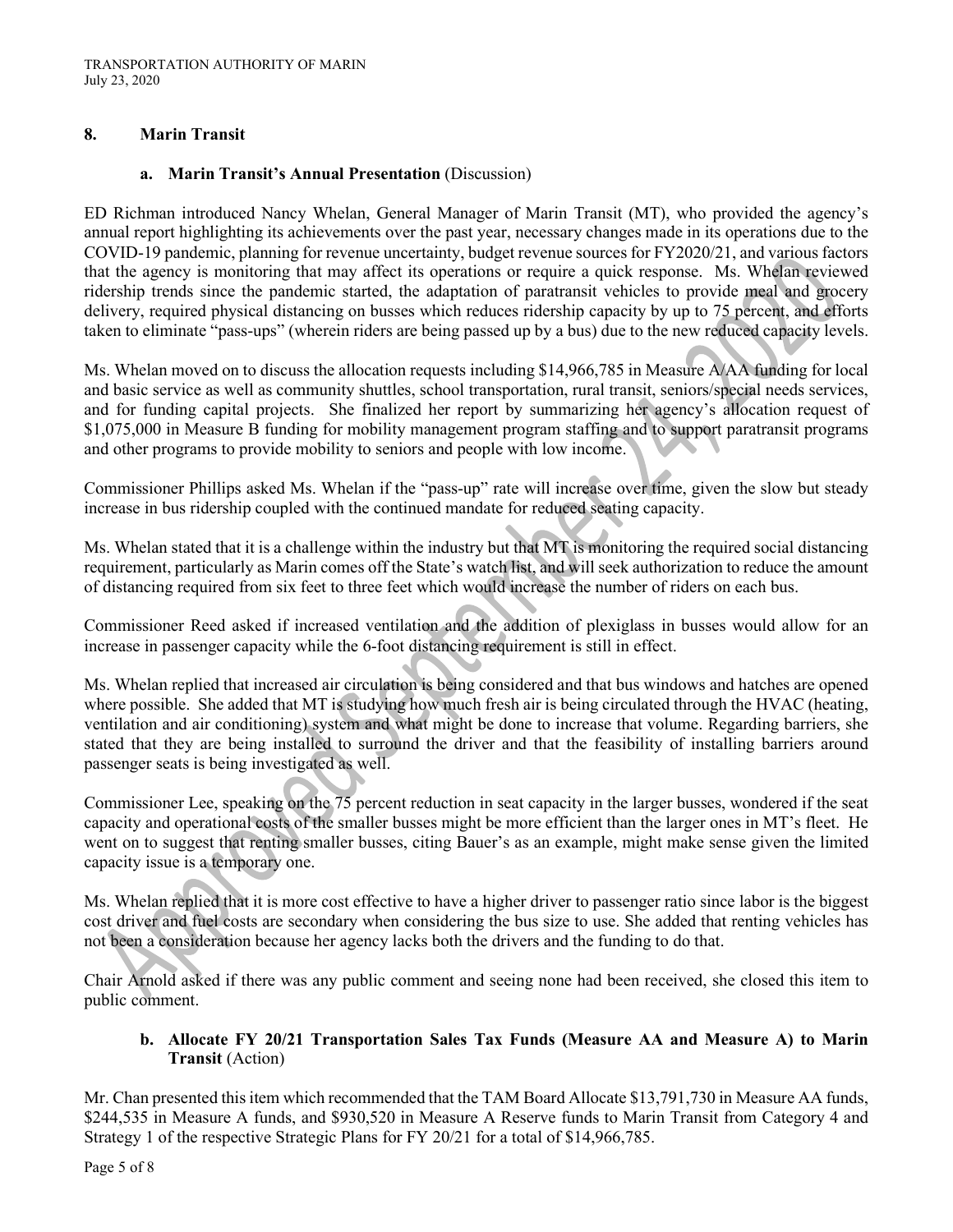Commissioner Rice moved to approve the staff recommendation, which was seconded by Commissioner Fredericks. A roll call vote was conducted, and the motion passed unanimously.

# **c. Allocate FY 20/21 Vehicle Registration Fee (Measure B) Funds to Marin Transit** (Action)

Mr. Chan presented this item which recommended that the TAM Board allocate \$1,075,000 in Vehicle Registration Fee (Measure B) funds to Marin Transit under Element 2 of the Measure B Strategic Plan for FY 20/21.

Commissioner Phillips moved to approve the staff recommendation, which was seconded by Commissioner Fredericks. A roll call vote was conducted, and the motion was approved unanimously.

# **9. Accept Safe Routes to Schools Evaluation Report and Program Update** (Action)

Dan Cherrier, Project Delivery Manager, introduced David Parisi of Parisi Transportation Consulting, who presented this item which recommended that the TAM Board review and accept the Tri-Annual Safe Routes to School (SR2S) Evaluation Report and the SR2S Program Update.

Mr. Parisi introduced Gwen Froh, Education and Encouragement Director, and Wendi Kallins, Program Director and then highlighted various items of this program including a history of the program which began in the 2000/01 school year, the number of schools participating today, a summary of the travel mode shift that has occurred over the years including a significant increase in the percentage of green trips and then he discussed various elements of the program.

Mr. Parisi continued his presentation by showing an example of a school's travel mode summary, noting that each school is evaluated similarly, and a sample school report card which each school receives at the end of the year. He spoke briefly about the schools' Task Forces who meet with Mr. Parisi's team to provide feedback for what is working and not working at their particular schools. He summarized the components of the program which include education, encouragement, engineering, enforcement, evaluation, and equity and provided examples of each. He discussed TAM's Crossing Guards and Street Smarts programs and then reviewed the program's budget and various funding sources. He finalized his report by summarizing recommendations for improving the program and changes that the program has made due to the coronavirus.

Commissioner Colbert commented on his participation in a recent meeting of the Safe Routes Ross Valley Task Force where he engaged in a discussion on social distancing relative to when schools reopen. He added that he participated in many of this program's activities prior to the pandemic and he believes that it is these activities coupled with the Crossing Guard program which highlight ways that TAM connects with the community.

Chair Arnold asked if there was any public comment and seeing none had been received, she closed this item to public comment.

Commissioner Fredericks moved to accepts the Tri-Annual SR2S Evaluation Report and the Program Update which was seconded by Commissioner Connolly. A roll call vote was conducted, and the motion was approved unanimously.

# **10. Award Quick Build Funding from Innovation Program Funds (Action)**

Derek McGill, Planning Manager, presented this item which recommended that the TAM Board approves the proposed award of \$208,776 in Quick Build Grants for 11 projects in Marin County; authorizes the ED to enter into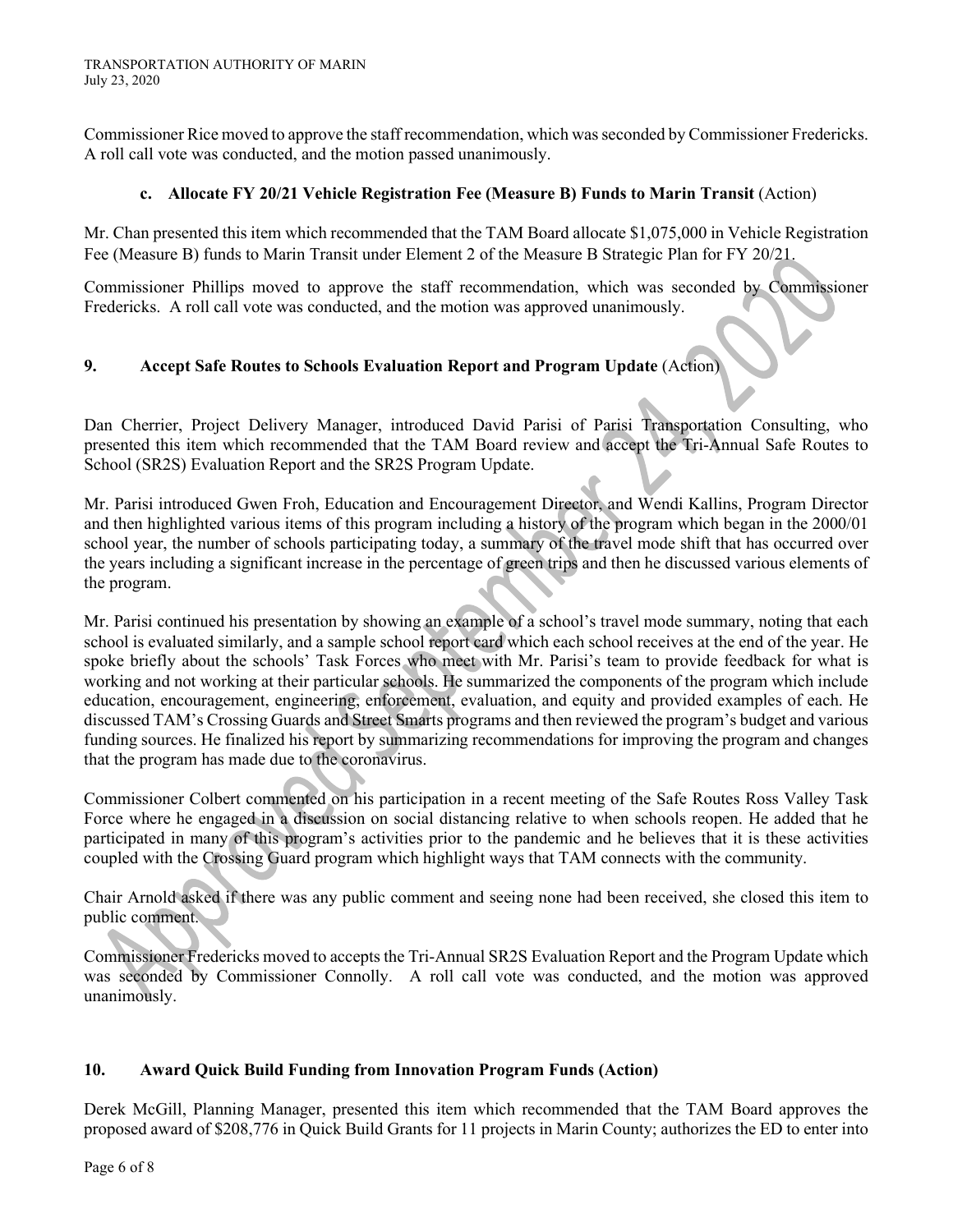TRANSPORTATION AUTHORITY OF MARIN July 23, 2020

all necessary funding agreements and an amendment to the budget to reflect the expenditure of \$208,776 in FY20/21 under Category 2.4 – Innovative Technology of the Measure AA Sales Tax Expenditure Plan.

Mr. McGill discussed the funding available through the Measure AA Local Streets and Roads' Innovation Program Category, the goals of the program, usage of the National Association of City Transportation Officials'(NACTO) Guidance for Streets for Pandemic Response and Recovery to develop the Call for Projects, the accelerated application process, scoring criteria for the 11 applications submitted by the local publics works departments, staff's recommendation to fully fund all grant requests which will create the need to amend the TAM Budget to reflect the full amount of \$208,776 of which funds are available, and staff's plan to monitor the projects to capture best practices.

Commissioner Phillips noted that some projects will not receive the full dollar amount needed to complete the project and asked what will happen if a jurisdiction is not able to cover the shortfall.

Mr. McGill replied that all project sponsors assured TAM during the application process that they will be able to cover any remaining unfunded costs for their projects.

Commissioner Colbert expressed his appreciation for the agile manner, in which staff handled the process and provided funding for these projects.

Chair Arnold asked if there was any public comment and seeing none had been received, she closed this item to public comment.

Commissioner Lee moved to approve the proposed award of \$208,776 in Quick Build Grants for 11 projects in Marin County; authorize the ED to enter into all necessary funding agreements and approve an amendment to the budget to reflect the expenditure of \$208,776 in FY20/21 under Category 2.4 – Innovative Technology of the Measure AA Sales Tax Expenditure Plan which was seconded by Commissioner Campbell. A roll call vote was conducted, and the motion was approved unanimously.

# **11. COVID-19 Travel Conditions in Marin County (Discussion)**

Mr. McGill presented this discussion item which provided information on travel conditions within the county before the onset of and during the pandemic. He introduced Brian Canepa of W-Trans, who explained that the data would inform traffic studies, support recovery planning and inform policy considerations. Mr. Canepa reviewed data for the first half of 2020 including bridge traffic patterns, traffic volume flow and average highway speeds at various points along US 101 and SR 37 in the county, changes in the incident rate on the highway, significant changes in ridership levels on bus transit, ferry and the train in the past months, and the significant drop followed by the slow uptick in CO2 (Carbon Dioxide) emissions. He summarized the initial findings of the report.

Commissioner Carmel stated that he believes that small changes can make an enormous difference and cited a comment made by Mr. Canepa regarding how reducing traffic by 10 percent can dramatically alter traffic congestion from standstill to free flow.

Commissioner Reed suggested that, since bicycle use has grown in the recent months, it may be a good idea to begin the practice of monitoring congestion on bikeways.

Commissioner Rice spoke on the topic of the transit-dependent rider versus the rider who has options on how they commute, and she suggested that when making transit funding decisions, it will be important to remember the operators that serve the riders who have no other way to reach their destinations.

Commissioner Phillips asked about the anticipated growth in SMART's ridership in the next six months.